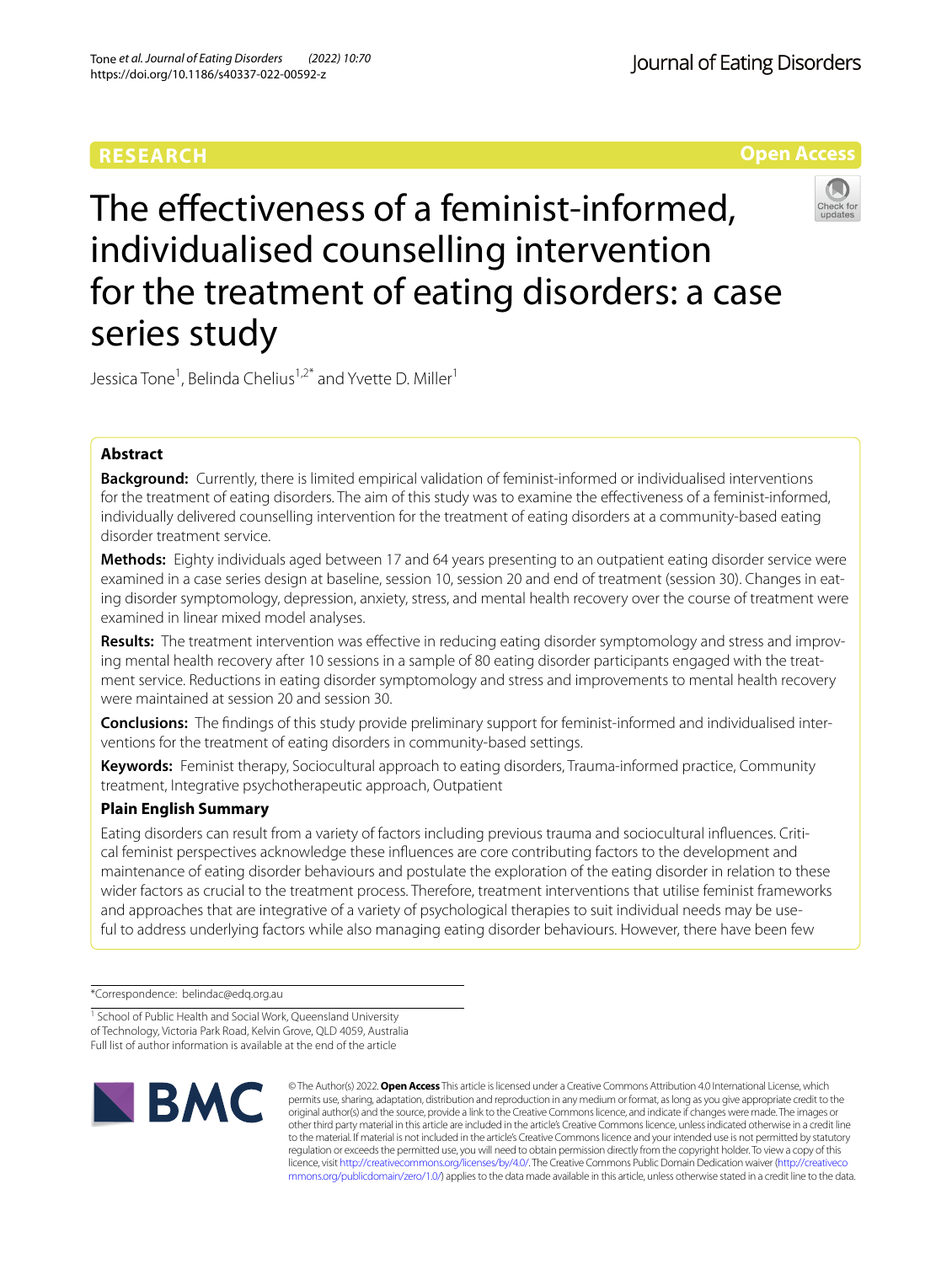experimental studies that have evaluated these interventions. This article aims to address this gap in current eating disorder literature by describing and evaluating the efectiveness of a counselling therapy for eating disorders that employs feminist practice and a variety of psychological therapies. The results indicate that eating disorder symptoms, stress, and mental health recovery improved after 10 sessions of the counselling intervention for a sample of 80 participants receiving eating disorder treatment. The results from this study provide initial evidence for the usefulness of feminist-informed practice and individualised counselling interventions for the treatment of eating disorders.

#### **Background**

Eating disorders (EDs) are characterised by persistent disturbances in eating-related behaviours and attitudes, often occurring alongside body image concerns and overvaluations of body shape and weight [[1](#page-10-0)]. Eating disorders are increasingly recognised as important causes of morbidity and mortality, associated with medical and psychiatric comorbidities [\[1](#page-10-0), [2](#page-10-1)], social and physical functional impairment, reduced quality of life [[3,](#page-10-2) [4](#page-10-3)], and an increased risk of all-cause and suicide mortality [5-[7\]](#page-10-5). The aetiology of ED symptomology is complex and multifaceted, resulting from interactions between sociocultural, environmental, psychological, and biological factors  $[8, 9]$  $[8, 9]$  $[8, 9]$  $[8, 9]$  $[8, 9]$ . The clinical presentations, sociocultural and environmental experiences, as well as social demographics of people who experience disordered eating behaviours vary greatly [\[10,](#page-10-8) [11\]](#page-10-9). Moreover, adding to the complexity of EDs, traumatic environmental factors such as physical, sexual, and emotional childhood maltreatment have been associated with ED symptomology, with estimated prevalence of childhood maltreatment of 17–46% [[12\]](#page-10-10) and 19% of any traumatic event [[13\]](#page-10-11) in ED samples. In this regard, ED behaviours may emerge as maladaptive coping mechanisms to deal with distress caused by traumatic life experiences [\[14,](#page-10-12) [15](#page-10-13)].

#### **Integrative and individualised treatment approaches**

Given the complexity of and variability within EDs, individualised treatment approaches ensure treatment interventions meet the needs of the individual and address both ED behaviours and the causal and maintaining factors [\[15\]](#page-10-13). Current practice standards and guidelines emphasise personalised implementation of evidencebased practices [\[16\]](#page-10-14). Evidence-based practice refers to the integration of empirically supported research, clinical expertise, and stakeholder perspectives in the context of patient characteristics, culture, and preferences [[17,](#page-10-15) [18](#page-10-16)]. Empirically supported psychotherapies for EDs include cognitive behavioural therapy (CBT), ED focused enhanced CBT (E-CBT), family-based therapy, and interpersonal psychotherapy (IPT)  $[16, 19, 20]$  $[16, 19, 20]$  $[16, 19, 20]$  $[16, 19, 20]$  $[16, 19, 20]$  $[16, 19, 20]$ . There is emerging evidence for the efficacy of other psychotherapies, including dialectical behavioural therapy (DBT) and acceptance and commitment therapy (ACT)  $[21-23]$  $[21-23]$ . The highly manualised psychotherapies implemented in clinical trials are known to be less rigorously implemented in terms of fdelity in community environments [\[24\]](#page-10-21). A large proportion of ED community practitioners report implementing integrative psychotherapeutic approaches (i.e., integrating multiple approaches or psychotherapies) [\[24](#page-10-21)]. This may reflect the substantial variations in ED patients presenting for treatment, including in ED symptomology, psychiatric comorbidities and the underlying issues contributing to their EDs [[11,](#page-10-9) [25\]](#page-10-22).

Despite their widespread use there is a lack of empirical evidence describing individualised or integrative counselling interventions for community ED treatment and the effectiveness of such approaches. The limited evidence that does assess such approaches has primarily focused on inpatient and intensive day programs. For example, an intensive day program in an American ED treatment centre has been evaluated in three studies [\[17](#page-10-15), [26](#page-10-23), [27](#page-10-24)]. The treatment intervention offered an individualised counselling framework integrating CBT and psychodynamic frameworks with other psychotherapies including ACT, DBT, IPT, gestalt therapy, and body image therapy, completed alongside a multimodal treatment delivery of group therapy, individual therapy, family therapy, and dietetic support. Comparing pre- and post-treatment scores of participants who completed the intensive outpatient day program or partial hospitalisation program, all three studies demonstrated statistically signifcant decreases in ED symptomology and depression following treatment in three samples of ED patients who on average remained in the program for 13 weeks.

While these studies provide preliminary empirical evidence for the efectiveness of individualised and fexible treatment programs, to our knowledge there remains a lack of studies describing and assessing individualised counselling interventions implemented in less-intensive, community-based facilities. Furthermore, there is limited up-to-date evidence published in the last 5-years, with two of the abovementioned studies published over a decade ago. Evaluating community-based treatment programs will offer insight into the effectiveness of treatment interventions that are currently implemented for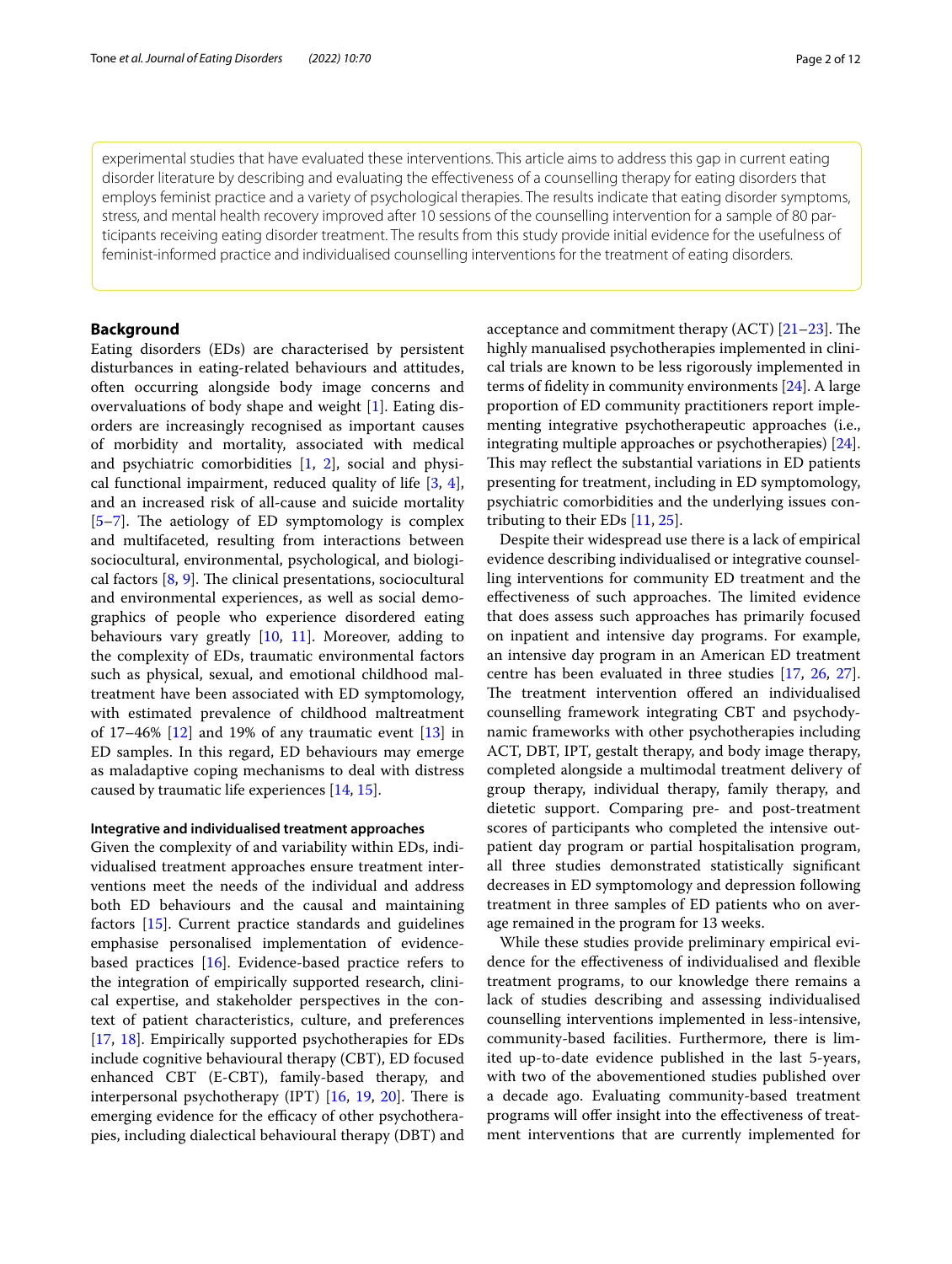the treatment of EDs in widely accessed community treatment centres. This is important to offer insight into how empirically supported, evidence-based practices are operationalised in real-world treatment settings.

#### **Feminist frameworks for eating disorders**

The aetiology of EDs and the factors that maintain ED behaviours need to be considered for the implementation of personalised treatment interventions. Feminist perspectives postulate social, cultural, political, and environmental factors as core aetiological features of EDs  $[28-31]$  $[28-31]$  $[28-31]$ . These approaches differ from biomedical models in that the development and maintenance of ED symptomology is examined in relation to wider sociocul-tural influences instead of individual pathology [[32\]](#page-10-27). Theoretical feminist models have considered the infuences of cultural discourses of thinness idealisation, family, peer, and media ideologies of bodies, restricted agency in relation to gender experience, experiences of objectifcation, harassment, or assault, and intersections with political structures of power and oppression related to gender, race, cultural background, sexuality, and class [\[28,](#page-10-25) [29,](#page-10-28) [31](#page-10-26), [33–](#page-10-29)[36](#page-10-30)]. In this regard, EDs are viewed not just as eating disturbances and body image problems, but as complex responses to environmental, sociocultural, and political stressors [[30\]](#page-10-31).

There is a growing empirical foundation supporting sociocultural and environmental factors as aetiological features of EDs [\[12](#page-10-10), [13](#page-10-11), [29,](#page-10-28) [31](#page-10-26), [37](#page-10-32)[–39](#page-11-0)]. Feminist and sociocultural perspectives have contributed to the basis of several prevention programs targeted at the sociocultural infuences impacting eating behaviours and body image [[29,](#page-10-28) [40\]](#page-11-1). Nonetheless, a focus on individual pathology remains at the forefront of clinical ED interventions [[41\]](#page-11-2). While a great deal has been written about EDs from feminist and sociocultural perspectives, these frameworks have seen minimal translation into contemporary ED treatment  $[31, 41]$  $[31, 41]$  $[31, 41]$  $[31, 41]$ . This may be due to the emphasis placed on the implementation of evidence-based practices [[16,](#page-10-14) [42](#page-11-3)], and the current lack of empirical validation for the value of feminist frameworks in ED treatment contexts [[43](#page-11-4)].

The integration of feminist frameworks with evidence-based psychotherapies have been proposed in several treatment models  $[43-45]$  $[43-45]$  $[43-45]$ . These models aim to incorporate key aspects of feminist therapy, including exploration of wider aetiological factors, client empowerment, and promotion of egalitarian therapeutic relationships. Psychotherapies such as CBT, DBT, and IPT are used to develop alternative coping strategies, reduce ED behaviours, and improve interpersonal relationships [[43–](#page-11-4)[45](#page-11-5)]. Anecdotally, the implementation of psychotherapies underpinned by a feminist framework provides a treatment model capable of addressing the complexity of ED presentations that moves away from the dominant biomedical model of individual pathology. However, the efectiveness of these models has not been empirically substantiated. Empirical examination of such a model will offer both critical insight into alternative treatments for EDs and contribute to decreasing the empirical gap between sociocultural and biomedical paradigms [\[32](#page-10-27)].

#### **Aims and objectives**

Given the scarcity of empirical examination of both individualised and feminist-informed ED treatment interventions, the aim of the current study was to examine the efectiveness of a feminist-informed and individualised counselling intervention for the treatment of EDs. Eating Disorders Queensland (EDQ) is a state-wide, outpatient ED treatment service located in Brisbane, Australia. Their treatment services are underpinned by a feminist perspective, offering an alternative approach to the biomedical model in a non-clinical, community-based environment. The individual counselling frameworks are inclusive of feminist practice, employing an integrative psychotherapeutic approach and individual tailoring of treatment programs. The primary objective of this study was to evaluate the impact of this service model on the trajectory of ED treatment and recovery outcomes in a clinical sample of participants engaged in ED counselling.

#### **Methods**

#### **Design and procedure**

This retrospective observational case series study was conducted using de-identifed participant data collected by EDQ as part of routine practice from July 2018 to May 2021. As part of EDQ's intake process, all participants who engage with the service give written consent for the use of their de-identifed outcome measurements and unidentifable demographic data for research purposes, including the use of aggregated results in published research. Due to the retrospective nature of the study, participants were not given information specifc to this research at the time of consenting. However, all participants who engage with EDQ's services are given information about the opportunity to modify or withdraw consent at any time. No participants included in this study modifed or withdraw their consent over the course of their treatment. Self-report outcome measures were administered by EDQ prior to the initial counselling session (pre-treatment/baseline) and then at approximately 10-session intervals in single-group, longitudinal design. Measures were electronically administered to participants via email and completed in their own time. Outcomes of interest were changes in continuous measures of ED symptomology, common co-occurring negative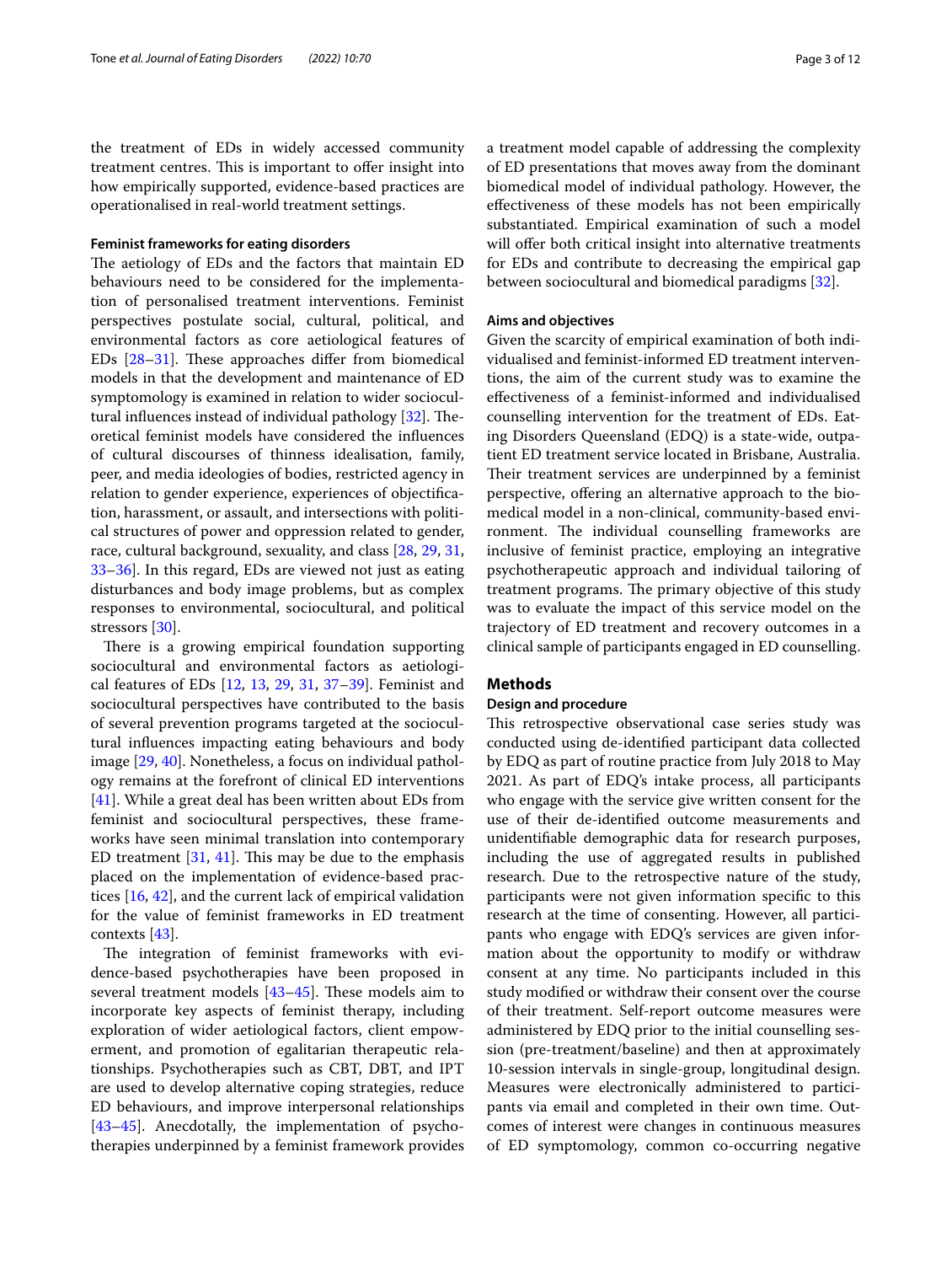emotional states (depression, anxiety, stress) [\[2](#page-10-1)], and mental health recovery over the course of treatment.

#### **Treatment intervention**

The treatment intervention comprised up to 30 individual counselling sessions completed at an individualised rate according to participants' needs. The total number of sessions completed also varied between participants and was determined based on a variety of factors such as ED presentation, severity, and underlying factors or trauma. As EDQ is a state-wide service, counselling sessions were carried out either face-to-face or via telehealth (over the telephone or Zoom/Microsoft Teams) for participants who resided outside of the region for accessible faceto-face delivery. Due to the Coronavirus Disease 2019 (COVID-19) pandemic, all treatments were offered via telehealth between March 2020 and August 2020. Counselling interventions were performed by EDQ's clinical practitioner team, comprising psychologists, counsellors, and social workers.

The counselling intervention was underpinned by a feminist framework, shifting focus from individual pathology to broader sociocultural and environmental influences. This included examining the precipitating and maintaining factors of each participant's ED through a biopsychosocial lens and tailoring treatment to further explore identifed factors in relation to the ED behaviours. In treatment, the traditional focus on numbers regarding body weight and food was shifted to exploring the participant's experience of an ED, considering social, political, and environmental impacts. Practitioners focused on building a strong therapeutic alliance through key aspects of feminist-informed practice, including client empowerment, providing information for collaborative and informed decision making, clear communication and transparency, co-creating a safe and supportive environment, and reducing power diferentials within the therapeutic relationship. In line with both feminist and person-centred practice, each individual participant was placed at the centre of their treatment, with practitioners taking value from the lived experience to recognise the skills, strengths, expertise, and knowledge that individuals bring to their own lives [[46\]](#page-11-6).

The course of treatment typically followed an initial focus on the management and intervention of ED behaviours, followed by the identifcation and exploration of underlying causes and trauma through trauma-informed and feminist frameworks. A range of empirically supported and emerging psychotherapies were integrated into treatment plans to suit individual participant needs and goals in line with evidence-based practice, including CBT, DBT, ACT, narrative therapy, and expressive therapies. The use of psychotherapies varied between individual treatment plans and was based on the clinical judgement of the treating practitioner, the identifed precepting and maintaining factors, and the therapeutic needs of individual participants identifed through intake assessments and throughout the course of treatment. Practitioners aimed to create opportunities for participants to recognise and validate the negative experiences or trauma that the ED may have assisted in coping with, while supporting participants to implement alternative coping strategies and enhance capacity to seek support within relationships. Participants were also supported to undergo external clinical management of physical symptoms with a general practitioner (GP), through Specialist Supportive Clinical Management (SSCM) to ensure the medical comorbidities that can coincide with EDs were managed. Detailed information about the treatment approach and practice framework is available elsewhere [[46,](#page-11-6) [47](#page-11-7)].

#### **Participants**

De-identifed scores on outcome measures, age, gender, and dates of measurement completion were provided by EDQ for all participants who attended an initial counselling session at EDQ for an ED or disordered eating between July 2018 and December 2020. Participant data was de-identifed by EDQ by removing participant names and other identifying details such as date of birth from the data set. All participants self-referred to the treatment service. A formal ED diagnosis was not required to access treatment services at EDQ nor applied as an inclusion criterion for this study. Participants were not included in the study if they had commenced counselling at EDQ during this period but were determined to be still engaged with EDQ's individual counselling intervention and had completed less than 10 sessions of treatment by May 2021. All other participants who commenced treatment during this time were assessed against further inclusion criteria of: (1) at least one follow-up measure after baseline and (2) had a baseline measure of ED symptom severity (Eating Disorder Examination Questionnaire [EDE-Q] Global score). Of the 111 participants identifed during the frst inclusion stage, 80 (72.1%) met further inclusion criteria and had adequate follow-up data for analyses. Figure [1](#page-4-0) shows the study sample fow through the treatment service.

### **Outcome measures**

#### *Eating disorder symptomology*

The Eating Disorder Examination Questionnaire (EDE-Q) [\[48](#page-11-8), [49\]](#page-11-9) is a self-reported derivative of the Eating Disorder Examination Interview (EDE) [\[50](#page-11-10)]. It is a 28-item measure of ED psychopathology commonly used to assess changes in ED symptomology over the course of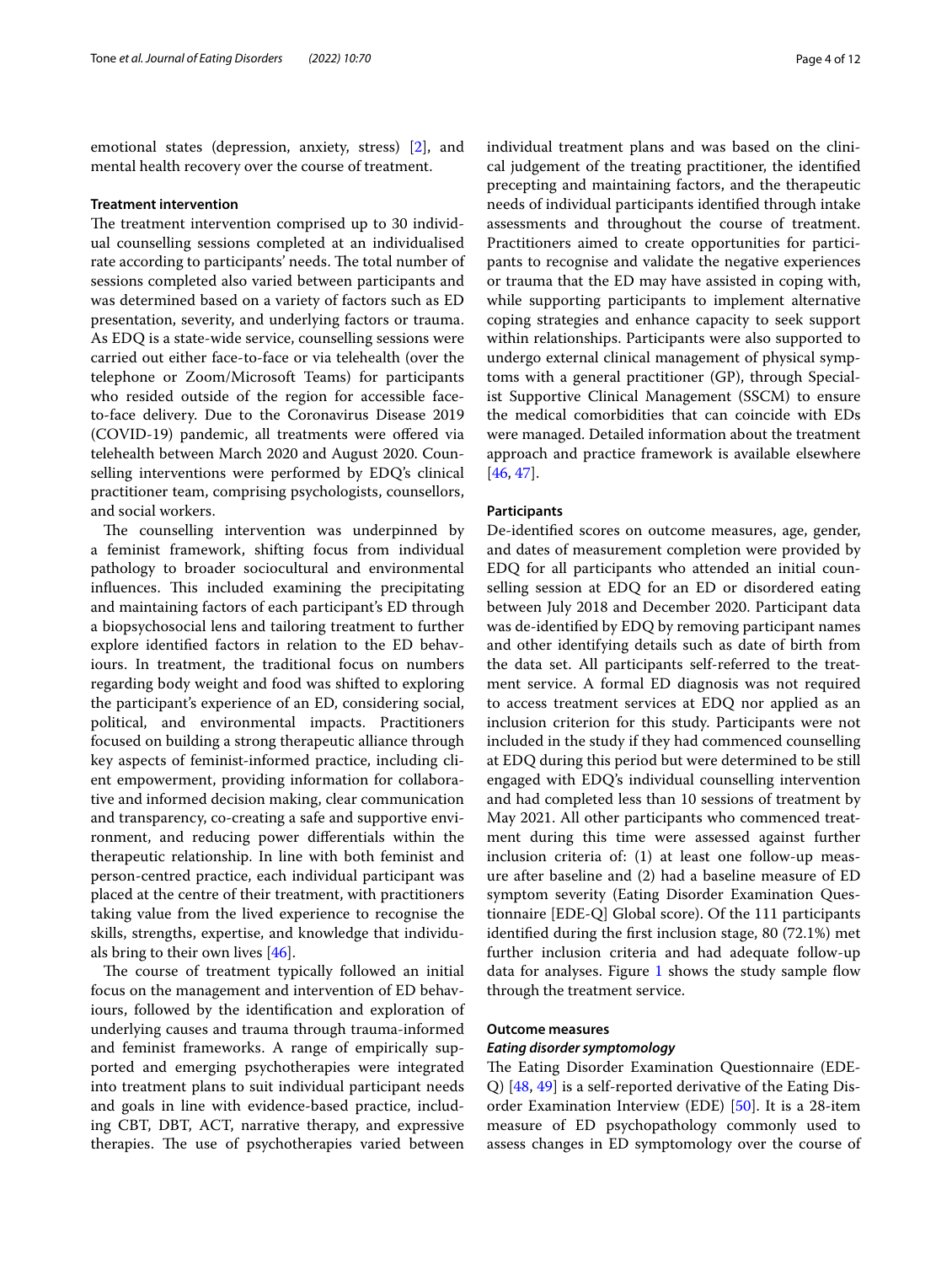<span id="page-4-0"></span>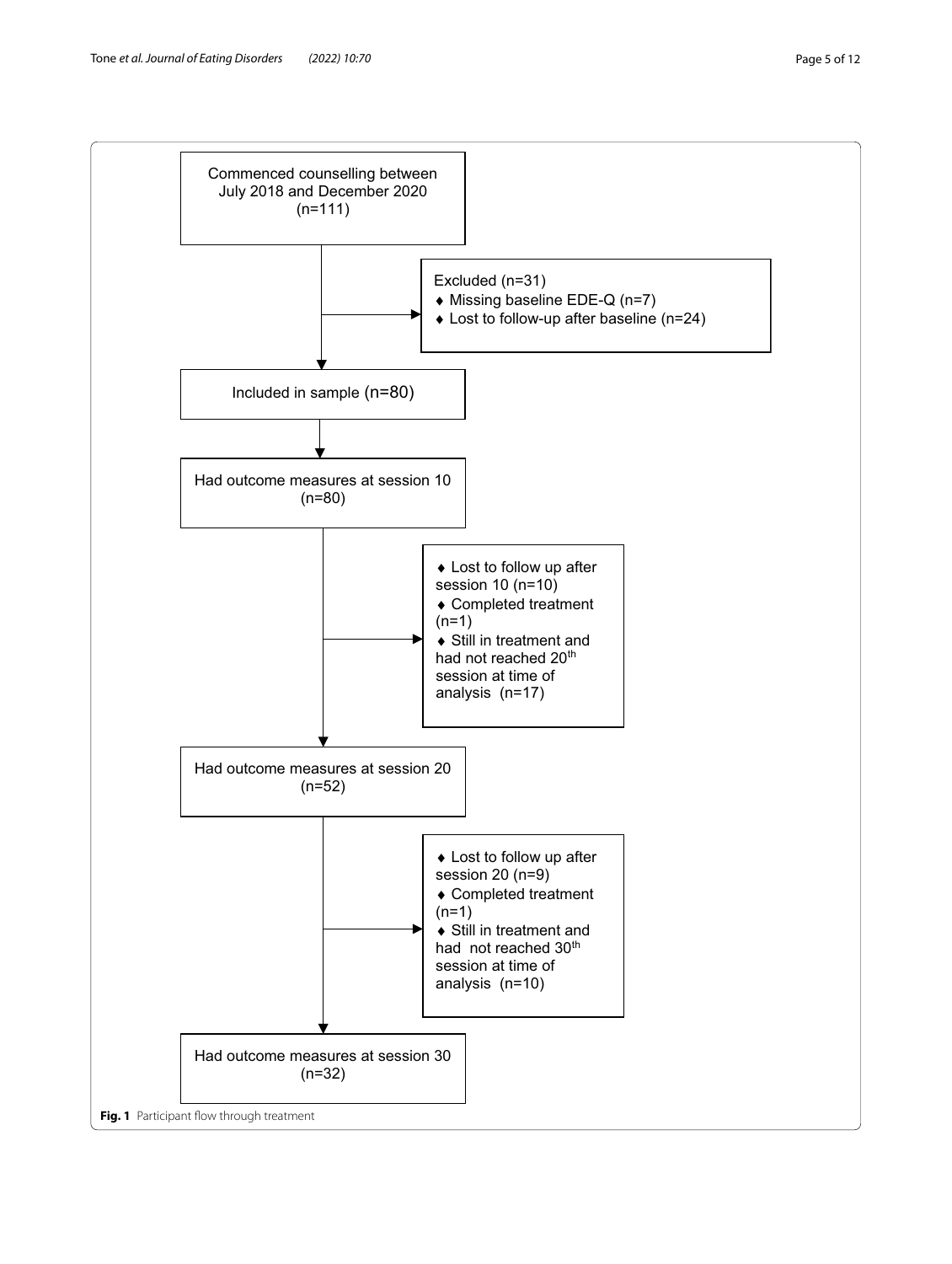treatment. Twenty-two of the 28 Items are scored on a 7-point, Likert scale (range="0" to "6"), with respondents asked to rate the frequency or impact of key ED behaviours and psychological features over the past 28-days. Four subscale scores: Restraint (5 items); Eating Concern (5 items); Shape Concern (8 items); and Weight Concern (5 items; 1 item repeated from Shape Concern), and a global score are derived from these 22 items, ranging between 0 and 6. Higher scores are indicative of greater severity. The subscale and global scores of the EDE-Q have previously been shown to have acceptable internal consistency, discriminant validity, and to be a valid measure of ED symptomology [\[51](#page-11-11), [52\]](#page-11-12). In this study, Cronbach's α values at each timepoint for the Restraint, Eating Concern, Shape Concern and Weight Concern subscales and the EDE-Q Global score ranged between 0.81 and 0.90, 0.60–0.75, 0.89–0.92, 0.81–0.86, and 0.85–0.90 respectively. Behavioural frequency items of the EDE-Q were not utilised in the current analysis as they do not contribute to subscale or overall scores.

#### *Depression, anxiety, and stress*

The Depression Anxiety Stress Scales (DASS-21) is a self-reported measure of negative emotional states. It is a short form of the original 42-item DASS [[53](#page-11-13)] and consists of 21 items that form three, 7-item scales corresponding to depression, anxiety, and stress. Respondents are asked to rate the extent to which they have experienced symptomology of depression, anxiety, and stress over the past 7-days on a 4-point rating scale (range="0" to "3"). Higher scores indicate greater experiences of symptomology (scale score range  $= 0$  to 42). The DASS has acceptable internal consistency and convergent and discriminate validity and has been demonstrated as a valid measure of routine clinical outcomes  $[54-56]$  $[54-56]$  $[54-56]$ . In this study, the Cronbach's  $\alpha$  values for each timepoint ranged between 0.90 and 0.95 for the depression scale, 0.80–0.89 for the anxiety scale, and 0.81–0.88 for the stress scale.

#### *Mental health recovery*

The Recovery Assessment Scale–Domains and Stages (RAS-DS) [[57](#page-11-16)] is a self-reported measure of mental health recovery. It consists of 38 items that are rated on a 4-point Likert scale (range="1" to "4"). In addition to a total recovery score (range=38 to 152), the RAS-DS generates four subscales that correspond to diferent recovery domains: Doing Things I Value (6 items; range  $=6$  to 24); Looking Forward (18 items; range = 18 to 72); Mastering My Illness (7 items; range=7 to 28); and Connecting and Belonging (7 items; range=7 to 28). Higher scores indicate better recovery. The RAS-DS has acceptable internal consistency and construct validity and has been demonstrated to be sensitive to changes in recovery over time [\[58](#page-11-17), [59](#page-11-18)]. In this study, Cronbach's α values at each timepoint for the Doing Things I Value, Looking Forward, Mastering My Illness, and Connecting and Belonging subscales and the RAS-DS total score ranged between 0.77 and 0.85, 0.87– 0.94, 0.73–0.91, 0.69–0.85, and 0.90–0.97 respectively.

#### **Missing data**

#### *Eating disorder examination questionnaire*

Subscale scores were calculated if the number of missing items for a subscale were not less than half the total number of items corresponding to that subscale, following methods recommended by Fairburn and Cooper [\[60](#page-11-19)]. Global scores were calculated when there were at least two of the four subscale scores available.

#### *Depression anxiety stress scales*

Scale scores on the DASS-21 were calculated if participants had at least six items of the 7-item scale. Where participants had six of the 7-items, the missing item was imputed as the average of the remaining six scale items before the scale score was calculated.

#### *Recovery assessment scale–domains and stages*

Subscale scores on the RAS-DS were calculated if participants had at least half of the items within a subscale. Where participants were missing only selected items but not more than half of the items on any subscale, missing raw scores were imputed as the average from the available items before the subscale score was calculated, consistent with methods used by Hancock and colleagues  $[58]$  $[58]$ . There were no instances where missing items or subscale scores impacted the calculation of the total score.

#### **Statistical analysis**

All analyses were performed using IBM SPSS Statistics (version 27). To determine the efect of the intervention, separate linear mixed models (LMMs) were constructed for each continuous outcome variable. Each model was ftted with fxed efects of time in treatment (ordinal; 1 (referent) = baseline,  $2 =$ session 10,  $3 =$ session 20, 4=session 30) and the EDE-Q global score at baseline to control for variations in ED symptom severity at baseline (continuous). Random efects were specifed in all LMMs with a random intercept for subject and a scaled identity covariance structure. The restricted maximum likelihood (REML) estimation was used for all models. Satterwaite approximation was used to compute degrees of freedom. All main efects were considered statistically significant at an alpha level of  $p < 0.05$ . To examine outcome trajectory, signifcant main efects of time in treatment were further examined using pairwise comparisons between timepoints. Pairwise comparisons were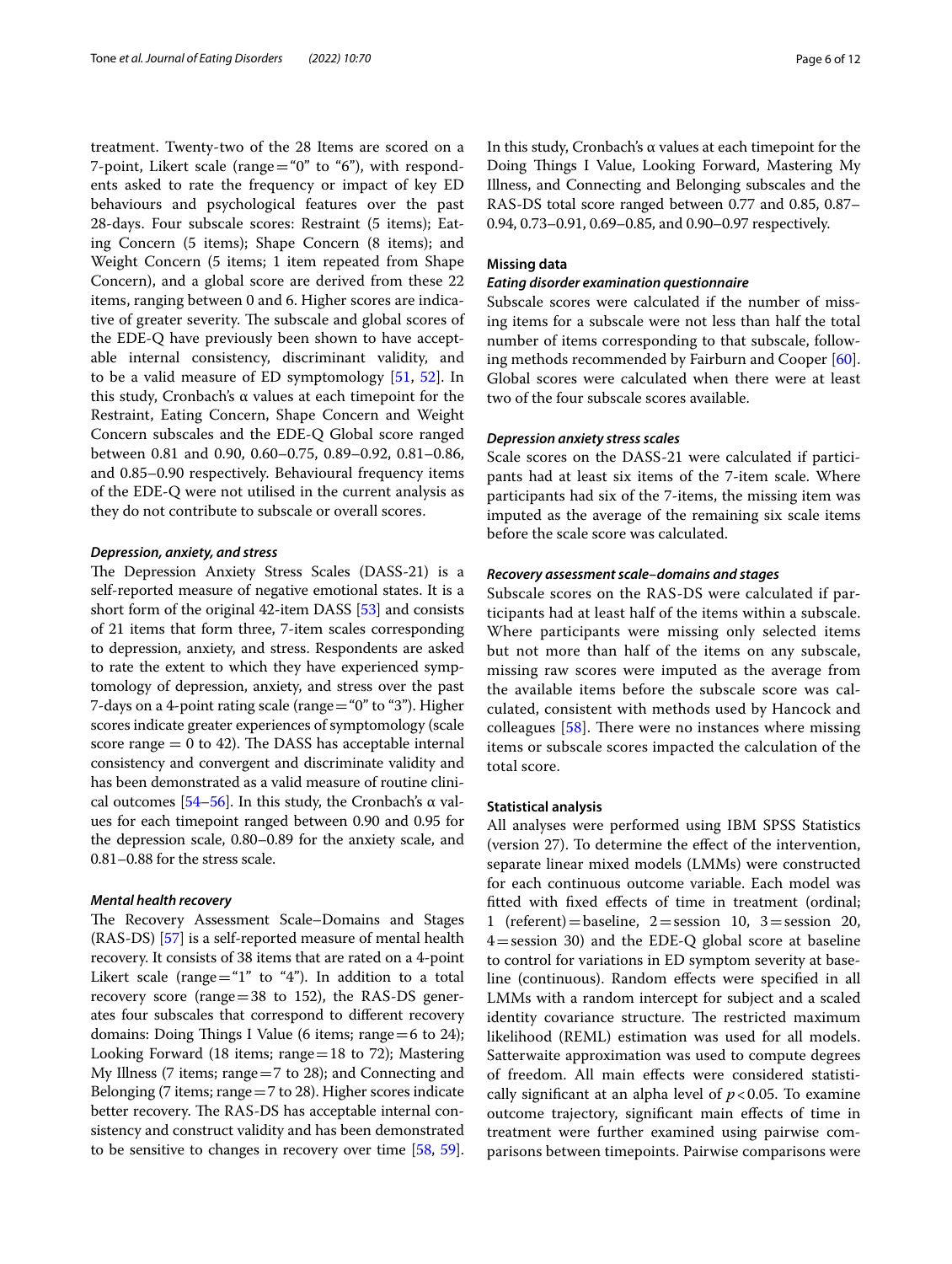|                          | M(SD)          |                |                |                |  |  |
|--------------------------|----------------|----------------|----------------|----------------|--|--|
|                          | $T_0(n=80)$    | $T_1(n=80)$    | $T_2(n=52)$    | $T_3(n=32)$    |  |  |
| EDE-Q global             | 3.74(1.27)     | 3.05(1.37)     | 2.85(1.42)     | 2.79(1.47)     |  |  |
| Restraint                | 3.18(1.56)     | 2.24(1.59)     | 1.96(1.64)     | 1.96(1.74)     |  |  |
| Eating concern           | 3.13(1.21)     | 2.60(1.42)     | 2.27(1.40)     | 2.15(1.43)     |  |  |
| Shape concern            | 4.46 (1.53)    | 3.72(1.66)     | 3.77(1.82)     | 3.61(1.80)     |  |  |
| Weight concern           | 4.14(1.50)     | 3.55(1.70)     | 3.40 (1.72)    | 3.44(1.69)     |  |  |
| Depression               | 19.43 (10.15)  | 16.59 (10.38)  | 17.04 (11.31)  | 17.63 (11.78)  |  |  |
| Anxiety                  | 16.68 (8.89)   | 12.38 (8.07)   | 11.50 (8.21)   | 13.63 (9.93)   |  |  |
| <b>Stress</b>            | 23.57 (8.47)   | 19.70 (7.74)   | 19.46 (9.18)   | 19.63 (9.25)   |  |  |
| RAS-DS Total             | 100.33 (14.74) | 107.52 (16.75) | 108.71 (19.31) | 122.32 (22.01) |  |  |
| Doing things I value     | 17.35 (3.20)   | 17.99(3.11)    | 18.12 (3.41)   | 18.29 (3.93)   |  |  |
| Looking forward          | 46.46 (8.16)   | 49.64 (9.02)   | 49.55 (9.98)   | 50.87 (11.35)  |  |  |
| Mastering my illness     | 15.71 (3.45)   | 18.39 (4.30)   | 19.22 (4.31)   | 20.77 (4.59)   |  |  |
| Connecting and belonging | 20.81 (4.24)   | 21.56 (3.85)   | 21.82 (4.84)   | 22.39 (4.88)   |  |  |

<span id="page-6-0"></span>**Table 1** Means and standard deviations for outcomes over the course of the treatment intervention

*EDE-Q* eating disorder examination questionnaire, *RAS-DS* recovery assessment scale–domains and stages

considered statistically signifcant at an alpha of *p*<0.01 to reduce type I error associated with multiple comparisons. Results are presented as the mean (*M*) change with 99% confdence intervals (99% CI) over the course of treatment.

#### **Results**

# **Sample characteristics**

The sample included 80 participants who ranged in age at baseline between 17- and 64- years (*M*=30.24 years, *SD*=12.29 years). Seventy-three participants identifed as female (91.2%) and seven identifed as male (8.8%). The average treatment time-period between baseline and session 10 was 117.55 days (*SD*=59.86 days); between session 10 and session 20 was 122.73 days (*SD*=55.31); and between session 20 and session 30 was 153.94 days (*SD*=53.76). After session 10, one participant completed their treatment program (1.3%), 17 participants had not yet reached their 20th session (21.3%), and 10 participants were lost to follow-up (I.e., did not fll out subsequent outcome measures) (12.5%). At session 20, 52 participants in the sample had outcome measures (65%). After session 20, one participant had completed their treatment program (1.3%), 10 participants had not yet reached their  $30^{th}$  session (12.5%), and nine were lost to follow-up  $(11.3%)$ . Thirty-two participants in the final sample had outcome measures at session 30 (40%) (see Fig. [1\)](#page-4-0).

#### **Outcome analyses**

#### *Eating disorder symptomology*

Means and standard deviations for all outcomes at each timepoint are described in Table [1.](#page-6-0) A signifcant main

efect of time in treatment was observed for the EDE-Q global score  $(F(171.26) = 25.65, p < 0.001)$  and four subscales: Restraint (*F*(160.51)=23.10, *p* < 0.001), Eating Concern (*F*(11.40)=165.20, *p* < 0.001), Shape Concern  $(F(164.64)=15.89, p<0.001)$ , and Weight Concern  $(F(163.80) = 11.09, p < 0.001)$ , when controlling for ED symptom severity (EDE-Q global score) at baseline. Signifcant main efects of time in treatment were due to signifcant reductions in EDE-Q global score and all subscales at session 10, session 20, and session 30, in comparison to baseline (see Table [2\)](#page-7-0). Pairwise comparisons indicated that there were no signifcant changes between session 10, session 20, and session 30 (across all possible comparisons) for all EDE-Q outcomes (Table [2\)](#page-7-0).

#### *Depression, anxiety, and stress*

A signifcant main efect of time in treatment was observed for anxiety  $(F(151.41)=10.76, p<0.001)$  and stress  $(F(159.40) = 6.56, p < 0.001)$ , but not for depression  $(F(153.68) = 2.60, p = 0.054)$ , when controlling for ED symptom severity at baseline. Signifcant main efects of time in treatment on anxiety were due to signifcant reductions at session 10 and session 20 in comparison to baseline. However, the mean anxiety score at session 30 was not signifcantly diferent in comparison to baseline scores, indicating a J-shaped trend between baseline and session 30 (Table [2](#page-7-0)). Signifcant main efects of time in treatment on stress were due to signifcant reductions at session 10, session 20, and session 30, in comparisons to baseline. Pairwise comparisons indicated that there were no signifcant changes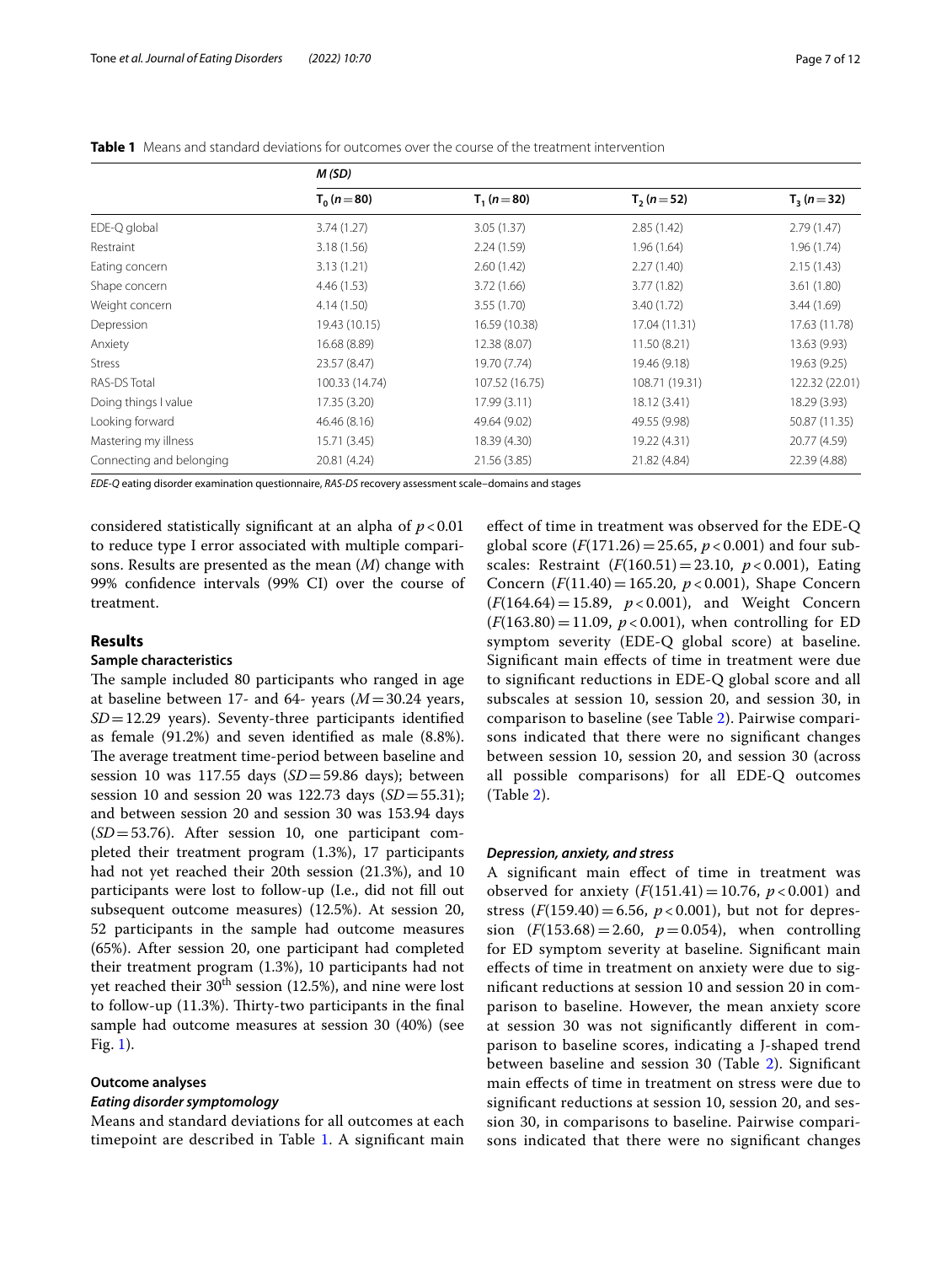| Outcome                  | $M$ change <sup>a</sup> (99% CI) |                           |                                    |                              |                                |  |  |
|--------------------------|----------------------------------|---------------------------|------------------------------------|------------------------------|--------------------------------|--|--|
|                          | $T_0 - T_1$                      | $T_1 - T_2$               | Total change $T_0$ -T <sub>2</sub> | $T_{2}-T_{3}$                | Total change $T_0 - T_3$       |  |  |
| EDE-Q global             | $-0.68$ [ $-0.98$ , $-0.38$ ]*   | $-0.29$ [ $-0.64$ , 0.07] | $-0.96$ [ $-1.31$ , $-0.62$ ]*     | $-0.09$ [ $-0.53$ , 0.35]    | $-1.05$ [ $-1.47$ , $-0.64$ ]* |  |  |
| Restraint                | $-0.90$ [ $-1.31$ , $-0.50$ ]*   | $-0.37$ [ $-0.85, 0.11$ ] | $-1.27$ [ $-1.74$ , $-0.80$ ]*     | $-0.03$ [ $-0.62$ , 0.57]    | $-1.30$ [ $-1.86$ . $-0.74$ ]* |  |  |
| Eating concern           | $-0.48$ [ $-0.88$ , $-0.08$ ]*   | $-0.36$ [ $-0.82, 0.10$ ] | $-0.84$ [ $-1.30$ , $-0.39$ ]*     | $-0.16$ [ $-0.74$ , 0.42]    | $-1.00$ [ $-1.54$ , $-0.45$ ]* |  |  |
| Shape concern            | $-0.71$ [ $-1.06$ , $-0.36$ ]*   | $-0.09$ [ $-0.50$ , 0.33] | $-0.80$ [ $-1.20$ , $-0.40$ ]*     | $-0.18$ [ $-0.70$ , 0.33]    | $-0.98$ [ $-1.47$ , $-0.50$ ]* |  |  |
| Weight concern           | $-0.57$ [ $-0.96$ , $-0.19$ ]*   | $-0.26$ [ $-0.71, 0.19$ ] | $-0.83$ [ $-1.27$ , $-0.39$ ]*     | $-0.03$ [ $-0.6$ , $-0.53$ ] | $-0.86$ [ $-1.40$ , $-0.33$ ]* |  |  |
| Depression               | $-2.63$ [ $-5.54$ , 0.28]        | $-0.41$ [ $-3.81$ , 2.99] | $-3.04$ [ $-6.45$ , 0.37]          | $0.63$ [- $3.53$ , 4.78]     | $-2.41$ [ $-6.40$ , 1.58]      |  |  |
| Anxiety                  | $-3.83$ [ $-5.97$ , $-1.68$ ]*   | $-0.95$ [ $-3.45$ , 1.55] | $-4.78$ [ $-7.29$ , $-2.26$ ]*     | $2.17$ [-0.88, 5.22]         | $-2.61$ [ $-5.55, 0.34$ ]      |  |  |
| <b>Stress</b>            | $-3.57$ [ $-6.10$ , $-1.05$ ]*   | $-0.31$ [ $-3.24$ , 2.62] | $-3.88$ [ $-6.82$ , $-0.94$ ]*     | $-0.20$ [ $-3.79$ , 3.40]    | $-4.08$ [ $-7.51$ , $-0.64$ ]* |  |  |
| RAS-DS Total             | 6.23 [2.01, 10.44]*              | $1.83$ [ $-3.11, 6.78$ ]  | 8.06 [3.25, 12.86]*                | $4.03$ [ $-2.01$ , 10.07]    | 12.09 [6.35, 17.83]*           |  |  |
| Doing Things I Value     | $0.36$ [ $-0.47, 1.20$ ]         | $0.23$ [ $-0.75, 1.20$ ]  | $0.59$ [ $-0.36$ , 1.54]           | $0.17$ [-1.02, 1.36]         | $0.76$ [ $-0.37$ , 1.89]       |  |  |
| Looking Forward          | 2.69 [0.29, 5.09]*               | $0.64$ [ $-2.17, 3.45$ ]  | 3.33 [0.59. 6.06]*                 | $1.38$ [ $-2.06, 4.82$ ]     | 4.71 [1.44, 7.97]*             |  |  |
| Mastering My Illness     | 2.72 [1.49, 3.94]*               | $0.71$ [ $-0.72$ , 2.14]  | 3.34 [2.04, 4.82]*                 | $1.67$ [ $-0.08$ , 3.42]     | 5.10 [3.44, 6.75]*             |  |  |
| Connecting and Belonging | $0.49$ [ $-0.42$ , 1.40]         | $0.22$ [ $-0.85$ , 1.29]  | $0.71$ [ $-0.34$ , 1.76]           | $0.83$ [ $-0.48$ , 2.15]     | 1.54 [0.29, 2.80]*             |  |  |

<span id="page-7-0"></span>**Table 2** Mean change over the course of the treatment intervention

*EDE-Q* eating disorder examination questionnaire, *RAS-DS* recovery assessment scale–domains and stages

\**p*<.01

<sup>a</sup> Mean change adjusting for ED severity at baseline as estimated by linear mixed models

in anxiety or stress between session 10, session 20, and session 30 (across all possible comparisons) (Table [2](#page-7-0)).

#### *Mental health recovery*

A signifcant main efect of time in treatment was observed for the RAS-DS total score  $(F(151.97)=12.89, p < 0.001)$  and subscales: Looking Forward subscales: (*F*(153.07)=6.46, *p* < 0.001), Mastering My Illness (*F*(156.54)=27.89, *p* < 0.001), and Connecting and Belonging  $(F(149.55) = 3.59, p = 0.015)$ , but not for the Doing Things I Value subscale  $(F(151.23)=1.42)$ ,  $p=0.238$ ), when controlling for ED symptom severity at baseline. Signifcant main efects of time in treatment on the RAS-DS total score and Looking Forward and Mastering My Illness subscales were due to signifcant increases at session 10, session 20, and session 30, in comparison to baseline. Pairwise comparisons indicated that there were no signifcant changes between session 10, session 20, and session 30 (across all possible comparisons) on both the RAS-DS total score and Looking Forward subscale (Table [2](#page-7-0)). However, a further signifcant mean increase of 2.38 (99% CI: 0.70, 4.06,  $p < 0.001$ ) on the Mastering My Illness subscale was observed between session 10 and session 30. There were no significant changes between session 10 and session 20, nor between session 20 and session 30 on the Mastering My Illness subscale. Signifcant main efects of time in treatment on the Connecting and Belonging subscale were due to signifcant increases at session 30 in comparison to baseline. There were no other signifcant changes observed between timepoints on the Connecting and Belonging subscale (Table [2](#page-7-0)).

#### **Discussion**

This study aimed to describe the effectiveness of a feminist-informed and individualised counselling intervention for EDs, delivered in an outpatient community-based setting. The results indicated that for the current sample, an individualised counselling intervention underpinned by a feminist framework may be efective in reducing ED symptomology within the frst 10 sessions, over approximately 18 weeks. The greatest change in outcomes occurred during the frst 10 sessions of treatment. The reductions observed in the ED symptomology during the initial stages of treatment are promising, with previous evidence suggesting that early response to ED treatment is associated with better ED symptomology outcomes  $[61]$  $[61]$ . There were no further signifcant changes observed beyond session 10 for ED symptomology outcomes in this study. However, improvements observed during the initial 10 sessions were maintained at later timepoints, indicating a signifcant reduction in ED symptomology at the conclusion of treatment. The reductions in anxiety observed at session 10 were maintained at session 20. However, improvements in anxiety were not maintained further, with mean anxiety scores over the full course of the treatment intervention following a J-shaped trend. We observed no change in depression over the course of treatment. Future consideration should be made to include additional follow-up timepoints to explore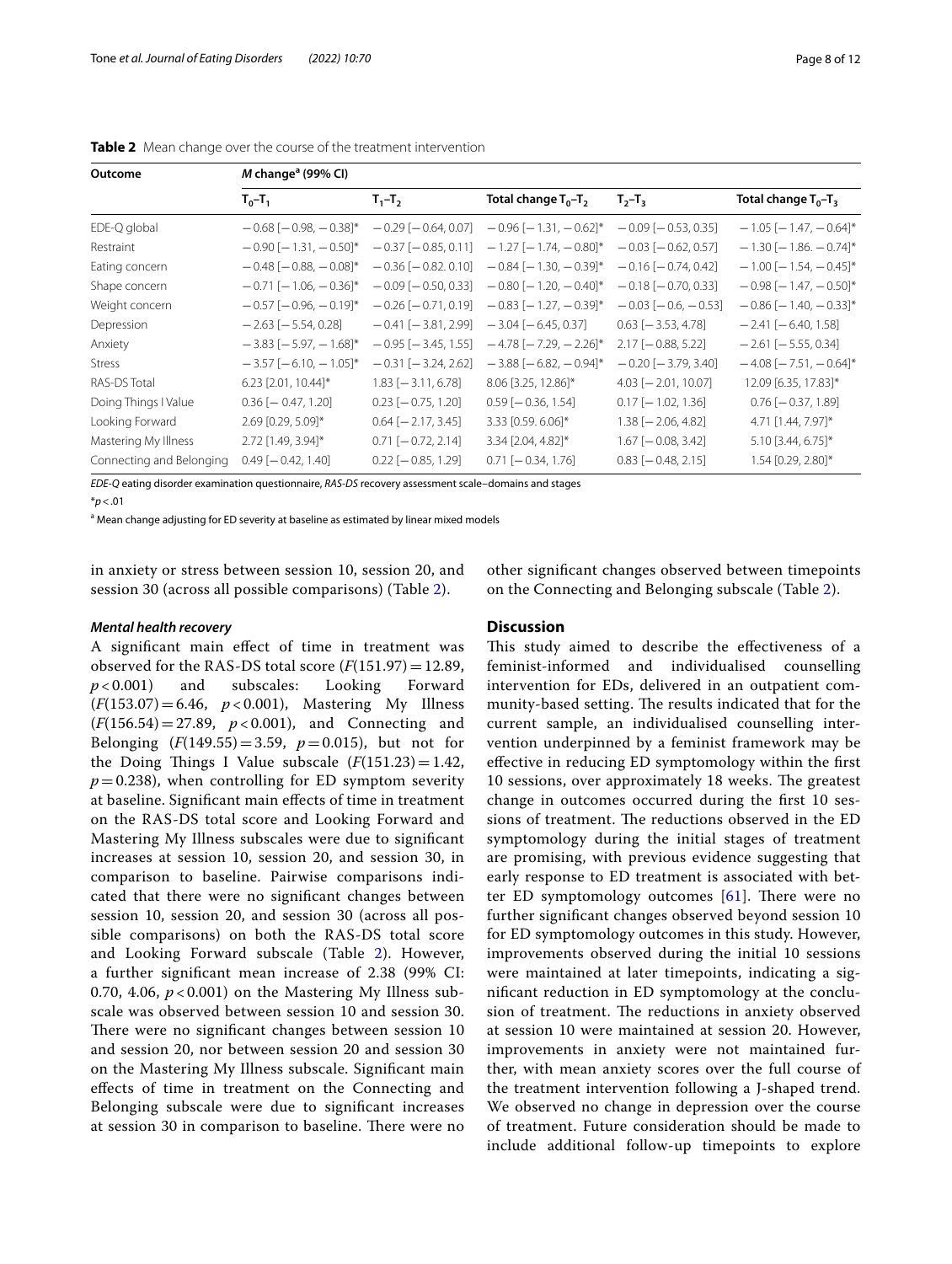long-term treatment trajectories in relation to the observed early improvements to ED symptomology and to explore the long-term course of the J-shape trend we observed in anxiety scores.

Overall mental health recovery improved within 10 sessions. There were further improvements observed between session 10 and session 30 on the Mastering My Illness RAS-DS subscale, which refects the patient's sense of "control over, or management of, any residual symptoms" [[57](#page-11-16), p.7]. The Connecting and Belonging RAS-DS subscale, measuring interpersonal relationships, social functioning, and societal participation, was not observed to change until session 30. Both results suggest that the full length of the treatment intervention, which allocated a larger focus on addressing the underlying factors or trauma contributing the ED, was important for improving aspects of recovery-orientated change. Eating disorder recovery should not only defned by the reduction of ED signs and symptoms [\[62](#page-11-21)]. Feminist-informed practice places emphasis on shifting the focus from signs and symptoms to patient experience [\[29\]](#page-10-28). Thus, exploration of recovery-orientated measures (e.g., the RAS-DS) are important when considering the efectiveness of ED treatment interventions and the value of feminist frameworks. The inclusion of a recovery-orientated measure in the present study extends on previous evaluation of individualised ED treatment interventions [\[17,](#page-10-15) [26,](#page-10-23) [27](#page-10-24)] that have solely focused on outcomes of ED and psychiatric symptom measurement, by demonstrating the value of an integrative, feminist-informed intervention for both reducing ED symptomology and improving features of mental health recovery. Supplementary qualitative outcome measures in future research would signifcantly add to the evaluation of feminist-informed ED treatment in assessing recovery-orientated impacts.

The observed reductions in ED symptomology are broadly comparable to previous studies by Schafner and colleagues [\[17](#page-10-15), [26](#page-10-23)] and Freudenberg and colleagues [[27](#page-10-24)] reporting the efects of individual, multimodal treatment interventions implemented in observation studies, in that ED symptomology was observed to reduce from pre-test to post-test. However, the delivery of the current intervention was less intensive at approximately one session per fortnight, in comparison to a minimum of one session per week and up to three sessions per day in previous studies [\[17,](#page-10-15) [26](#page-10-23), [27](#page-10-24)]. It is important to evaluate treatment interventions outside of intensive or rigid inpatient treatment settings to ensure efective treatment is accessible to individuals who are both exiting tertiary treatment facilities and to prevent deterioration of less severe ED presentations in the community. Providing efective, ED specifc community-based treatment is crucial to the Australian National Stepped Care approach,

which outlines a continuum of care to ensure individuals can step up or step down the intensity of their treatment based on their current needs [\[63,](#page-11-22) [64](#page-11-23)].

To our knowledge, this is the frst study to evaluate the efectiveness of a feminist-informed, individual treatment intervention integrated with empirically supported psychotherapies for the reduction of ED symptomology. Theoretical feminist literature has significantly contributed to the biopsychosocial model of EDs, postulating sociocultural and relational factors as core etiological features to begin a pivotal shift in the way we think about EDs [\[65](#page-11-24)]. Despite this, feminist-based therapy is largely excluded from consideration as an evidence-based treatment for EDs  $[31, 41]$  $[31, 41]$  $[31, 41]$  $[31, 41]$ . The integration of feminist therapy through the exploration of wider sociocultural aetiological factors with psychotherapies to reduce ED behaviours and thoughts has been previously described in several treatment models  $[43-45]$  $[43-45]$ . The results of this study provide preliminary evidence for such models when used in community-based ED treatment settings, contributing to empirical validation of feminist treatment approaches. Ongoing evaluation of feminist treatment approaches for EDs is warranted to further substantiate this preliminary evidence and highlight the value of feminist-based perspectives in ED treatment.

The present study utilised an observational design, analysing the outcome data of participants who had undertaken treatment outside of a research setting. Efectiveness studies undertaken in systematic and dynamic environments are crucial in ensuring efficacy can be translated into real-world practice. Consequently, the preliminary fndings of this study provide a basis to further substantiate ecological validity through additional evaluation. In terms of feasibility, the implementation of the intervention in a community ED treatment centre indicates that the intervention should be adaptable to other ED treatment settings. The examination of outcome trajectory allowed for identifcation of trends that may have otherwise been missed in a pre- to post-treatment comparison. The overall attrition rate and selection bias were also reduced by including all participants with at least one follow-up observation in outcome analyses through LMMs.

The present study is limited by an inability to compare the trajectory of outcomes with a comparison group. Future considerations should be given to comparing the treatment evaluated here against alternative treatment groups to estimate its relative efectiveness. Additionally, it remains unknown whether the 24% of clients in the fnal sample who were lost to follow-up completed treatment at the last recorded timepoint, completed subsequent sessions but did not complete fnal measures, or disengaged with the treatment service. This loss to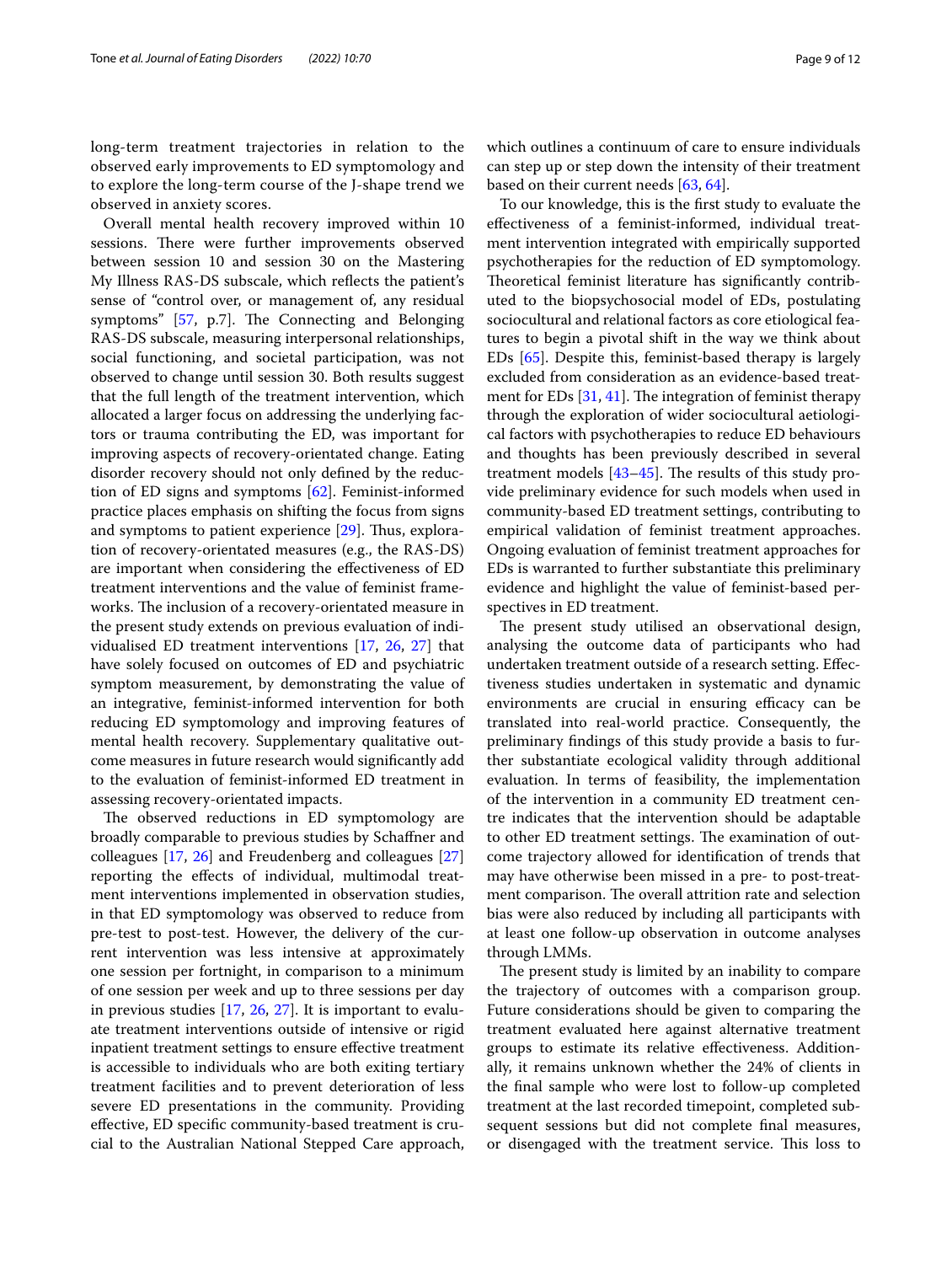follow up may, in part, have resulted from the data collection procedures, which required clients to complete their fnal outcome measures after their treatment had concluded. Consequently, it is unknown whether the clients who were lost to follow-up difered in their fnal outcomes of ED symptomology, psychiatric comorbidities, or recovery, and whether this impacted the completion of their fnal measures. Further examination into the treatment trajectory of clients who were lost to follow-up and factors related to compliance in completing measures is worth examining in future studies.

Participant characteristics could not be determined beyond age and gender identity. The clinical presentations or diagnoses of the participants and their concomitant exposure to SSCM and other additional treatment services were unknown. Identifying these characteristics in future evaluations would not only improve the generalisability of the results but allow the determination of treatment efectiveness across various ED subtypes (e.g., anorexia nervosa, bulimia nervosa, binge eating disorder) and with or without adjunct therapies. We were unable to examine diferences in outcomes between treating practitioners, as the data collected on treating therapist was impacted by a data collection error. All practitioners who provided treatment in the current intervention practice under feminist and trauma-informed frameworks. Exploration of variations in treatment outcomes between different therapists should be explored in future research. Eating Disorders Queensland additionally offers subsequent treatments to individual counselling, including a variety of group therapies. Future considerations should be given to the diferences between participants who engage in subsequent services and those who do not, particularly with respect to maintaining the improvements achieved, continued improvements after treatment, and incidence of relapse.

#### **Conclusions**

In all, individualised treatment that integrates a range of psychotherapies with a feminist framework seems to be benefcial for reducing ED symptomology and improving various features of mental health recovery when implemented in an outpatient, community-based setting. A treatment dose of 10 sessions was adequate for the reduction of ED symptomology and stress and improvement of overall mental health recovery. The present study contributes to the small body of research that supports integrative and individualised interventions as a valid intervention for the treatment of EDs. The results of this study additionally provide preliminary support for feminist-informed ED treatments, an area that is currently lacking empirical substantiation. It is crucial to continue evaluation and expansion of community-based ED treatment services to reduce ED presentations to tertiary level treatment facilities and ensure adequate treatment is available to the full spectrum of ED symptom severity. Future studies should include an additional, long-term follow-up period to further substantiate the value of integrative and feminist-informed interventions for sustained ED recovery.

#### **Abbreviations**

ED: Eating disorder; CBT: Cognitive behavioural therapy; E-CBT: Enhanced cognitive behavioural therapy; IPT: Interpersonal psychotherapy; DBT: Dialectical behavioural therapy; ACT: Acceptance and commitment therapy; EDQ: Eating disorders queensland; COVID-19: Coronavirus disease 2019; SSCM: Specialist supportive clinical management; EDE-Q: The eating disorders examination questionnaire; EDE: Eating disorder examination interview; DASS-21: Depression anxiety stress scales; RAS-DS: Recovery assessment scale–domains and stages; LMM: Linear mixed model; REML: Restricted maximum likelihood; df: Degrees of freedom.

#### **Acknowledgements**

We are grateful to the participants who provided the data included in this research. Thank you to the EDQ clinical team who are responsible for the collection of participant outcomes. A special thank you to EDQ practitioners Christophe Langlassé, Emma Trappett, David Langford, and Nat Scales, who provided clinical insight into the treatment intervention and assisted with retrieving participant outcome data. Thank you to Professor Michelle Gatton for statistical consultation. Thank you to Dr. Sarah Maguire and Dr. Phillip Anoud for reviewing a draft of the manuscript.

#### **Author contributions**

JT undertook a review of the literature, designed and performed statistical analyses, interpreted the results and implications, and drafted the manuscript. BC oversaw the data collection and contributed to the description of the treatment intervention, design, and procedure of the study and the clinical interpretation of results. YM oversaw the program evaluation and read and corrected all versions. All authors read and approved the fnal manuscript.

#### **Authors' Information**

Belinda Chelius is a feminist senior social work clinician who holds a BA (Health Sc & Soc. Services), MSocWK degree, and an Industry Fellow of the School of Public Health & Social Work, QUT. She has practiced in the feld of complex mental health, dual-diagnosis (alcohol and/or other drugs), trauma (sexual assault, domestic violence), and eating disorders for over 20-years in the non-for-proft sector.

Yvette Miller (BA(Psychology)(Honours), PhD) is an Associate Professor in Public Health at QUT with a special interest in feminist approaches to health and community service provision and evaluating services from a consumer perspective.

Jessica Tone is a recent graduate of a Master of Public health (Epidemiology and Research Methods).

#### **Funding**

Eating Disorders Queensland obtains funding from the Queensland Government to provide the individual counselling intervention evaluated in this study.

#### **Availability of data and materials**

The de-identifed data supporting the results of this study may be available on reasonable request to the corresponding author, subject to agreement from EDQ as the data custodian.

#### **Declarations**

#### **Ethics approval and consent to participate.**

Ethics approval was not sought for this research project as it was conducted as part of the ongoing quality assurance monitoring routinised at EDO [\[66](#page-11-25)]. The collection of participant outcome data is coincidental to standard operating procedures at EDQ and forms part of routine clinical practice. The analyses of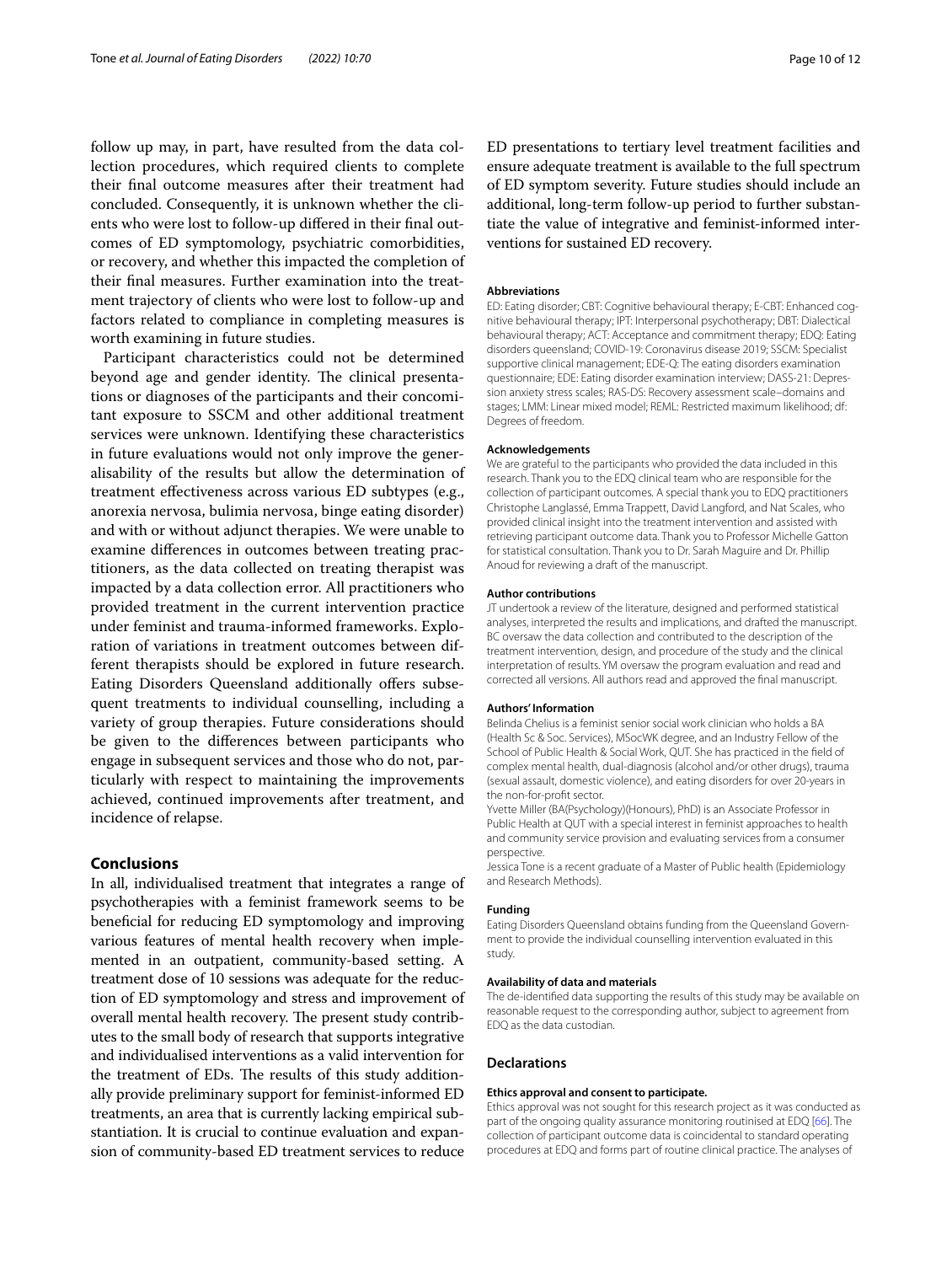de-identifed participant data were undertaken as part of an external program evaluation for EDQ. The analyses performed did not deviate from the purpose of which the data was obtained, and the fndings reported in this study are the results of the program evaluation. All EDQ participants signed a consent form allowing the use of their participant data for research purposes before commencing treatment. There were no other triggers for ethical review as specifed by the Australian National Health and Medical Research Council [\[66\]](#page-11-25) present in the design, procedure, or analyses of the present study.

#### **Consent for publication**

There is no individual data presented in this study. All data was de-identifed before analyses were performed.

#### **Competing interests**

BC is the chief executive officer of EDQ. The authors have no other conflicts of interest to declare

#### **Author details**

<sup>1</sup> School of Public Health and Social Work, Queensland University of Technology, Victoria Park Road, Kelvin Grove, QLD 4059, Australia. <sup>2</sup>Eating Disorders Queensland, 51 Edmondstone Street, South Brisbane, QLD 4101, Australia.

# Received: 30 November 2021 Accepted: 28 April 2022

#### **References**

- <span id="page-10-0"></span>1. American Psychiatric Association. Diagnostic and statistical manual of mental disorders. 5th ed. Washington, DC: American Psychiatric Publishing; 2013.
- <span id="page-10-1"></span>2. Ulfvebrand S, Birgegård A, Norring C, Högdahl L, von Hausswolff-Juhlin Y. Psychiatric comorbidity in women and men with eating disorders results from a large clinical database. Psychiatry Res. 2015;230(2):294–9.
- <span id="page-10-2"></span>3. Hay P, Mitchison D, Collado AEL, González-Chica DA, Stocks N, Touyz S. Burden and health-related quality of life of eating disorders, including avoidant/restrictive food intake disorder (ARFID), in the Australian population. J Eat Disord. 2017;5(1):21–30.
- <span id="page-10-3"></span>4. Wade TD, Wilksch SM, Lee C. A longitudinal investigation of the impact of disordered eating on young women's quality of life. Heal Psychol. 2012;31(3):352–9.
- <span id="page-10-4"></span>5. Fichter MM, Quadfieg N. Mortality in eating disorders - Results of a large prospective clinical longitudinal study. Int J Eat Disord. 2016;49(4):391–401.
- 6. Crow SJ, Peterson CB, Swanson SA, Raymond NC, Specker S, Eckert ED, et al. Increased mortality in bulimia nervosa and other eating disorders. Am J Psychiatry. 2009;166(12):1342–6.
- <span id="page-10-5"></span>7. Chesney E, Goodwin GM, Fazel S. Risks of all-cause and suicide mortality in mental disorders: a meta-review. World Psychiatry. 2014;13(2):153–60.
- <span id="page-10-6"></span>8. Culbert KM, Racine SE, Klump KL. What we have learned about the causes of eating disorders-a synthesis of sociocultural, psychological, and biological research. J Child Psychol Psychiatry Allied Discip. 2015;56(11):1141–61.
- <span id="page-10-7"></span>9. Zipfel S, Giel KE, Bulik CM, Hay P, Schmidt U. Anorexia nervosa: aetiology, assessment, and treatment. The Lancet Psychiatry. 2015;2(12):1099–111.
- <span id="page-10-8"></span>10. Hay P, Girosi F, Mond J. Prevalence and sociodemographic correlates of DSM-5 eating disorders in the Australian population. J Eat Disord. 2015;3(1):19.
- <span id="page-10-9"></span>11. Mitchison D, Hay P, Slewa-Younan S, Mond J. The changing demographic profle of eating disorder behaviors in the community. BMC Public Health. 2014;14(1):943.
- <span id="page-10-10"></span>12. Molendijk ML, Hoek HW, Brewerton TD, Elzinga BM. Childhood maltreatment and eating disorder pathology: a systematic review and doseresponse meta-analysis. Psychol Med. 2017;47(8):1402–16.
- <span id="page-10-11"></span>13. Backholm K, Isomaa R, Birgegård A. The prevalence and impact of trauma history in eating disorder patients. Eur J Psychotraumatol. 2013;4(1):22482–8.
- <span id="page-10-12"></span>14. Rabito-Alcón MF, Baile JI, Vanderlinden J. Mediating factors between childhood traumatic experiences and eating disorders development: a systematic review. Children. 2021;8(2):114.
- <span id="page-10-13"></span>15. Brewerton TD. An overview of trauma-informed care and practice for eating disorders. J Aggress Maltreatment Trauma. 2019;28(4):445–62.
- <span id="page-10-14"></span>16. Heruc G, Hurst K, Casey A, Fleming K, Freeman J, Fursland A, et al. ANZAED eating disorder treatment principles and general clinical practice and training standards. J Eat Disord. 2020;8(1):63.
- <span id="page-10-15"></span>17. Schaffner AD, Buchanan LP. Evidence-based practices in outpatient treatment for eating disorders. Int J Behav Consult Ther. 2010;6(1):35–44.
- <span id="page-10-16"></span>18. Schlosser R, Sigafoos J. Identifying, "evidence-based practice" versus "empirically supported treatment." Evid Based Commun Assess Interv. 2008;2(2):61–2.
- <span id="page-10-17"></span>19. Hay P. A systematic review of evidence for psychological treatments in eating disorders: 2005–2012. Int J Eat Disord. 2013;46(5):462–9.
- <span id="page-10-18"></span>20. Hilbert A, Petroff D, Herpertz S, Pietrowsky R, Tuschen-Caffier B, Vocks S, et al. Meta-analysis of the efficacy of psychological and medical treatments for binge-eating disorder. J Consult Clin Psychol. 2019;87(1):91–105.
- <span id="page-10-19"></span>21. Pisetsky EM, Schaefer LM, Wonderlich SA, Peterson CB. Emerging psychological treatments in eating disorders. Psychiatr Clin North Am. 2019;42(2):219–29.
- 22. Linardon J, Fairburn CG, Fitzsimmons-Craft EE, Wilfey DE, Brennan L. The empirical status of the third-wave behaviour therapies for the treatment of eating disorders: a systematic review. Clin Psychol Rev. 2017;58:125–40.
- <span id="page-10-20"></span>23. Fogelkvist M, Gustafsson SA, Kjellin L, Parling T. Acceptance and commitment therapy to reduce eating disorder symptoms and body image problems in patients with residual eating disorder symptoms: a randomized controlled trial. Body Image. 2020;32:156–66.
- <span id="page-10-21"></span>24. von Ranson KM, Wallace LM, Stevenson A. Psychotherapies provided for eating disorders by community clinicians: Infrequent use of evidencebased treatment. Psychother Res. 2013;23(3):333–43.
- <span id="page-10-22"></span>25. Thompson-Brenner H, Westen D. A naturalistic study of psychotherapy for bulimia nervosa, part 1: comorbidity and therapeutic outcome. J Nerv Ment Dis. 2005;193(9):573–84.
- <span id="page-10-23"></span>26. Schaffner AD, Buchanan LP. Integrating evidence-based treatments with individual needs in an outpatient facility for eating disorders. Eat Disord. 2008;16(5):378–92.
- <span id="page-10-24"></span>27. Freudenberg C, Jones RA, Livingston G, Goetsch V, Schaffner A, Buchanan L. Efectiveness of individualized, integrative outpatient treatment for females with anorexia nervosa and bulimia nervosa. Eat Disord. 2016;24(3):240–54.
- <span id="page-10-25"></span>28. Piran N. A feminist perspective on risk factor research and on the prevention of eating disorders. Eat Disord. 2010;18(3):183–98.
- <span id="page-10-28"></span>29. Holmes S, Drake S, Odgers K, Wilson J. Feminist approaches to anorexia nervosa: a qualitative study of a treatment group. J Eat Disord. 2017;5(1):36–50.
- <span id="page-10-31"></span>30. Katzman MA, Lee S. Beyond body image: the integration of feminist and transcultural theories in the understanding of self starvation. Int J Eat Disord. 1997;22(4):385–94.
- <span id="page-10-26"></span>31. Holmes S. 'Blindness to the obvious'? Treatment experiences and feminist approaches to eating disorders. Fem Psychol. 2016;26(4):464–86.
- <span id="page-10-27"></span>32. Levine MP, Smolak L. Paradigm clash in the feld of eating disorders: a critical examination of the biopsychiatric model from a sociocultural perspective. Adv Eat Disord. 2014;2(2):158–70.
- <span id="page-10-29"></span>33. MacDonald DE. Impossible bodies, invisible battles: feminist perspectives on the psychological research on and treatment of eating disorders in queer women. J Gay Lesbian Soc Serv. 2011;23(4):452–64.
- 34. Burke NL, Schaefer LM, Hazzard VM, Rodgers RF. Where identities converge: the importance of intersectionality in eating disorders research. Int J Eat Disord. 2020;53(10):1605–9.
- 35. Le TP, Kuo L, Yamasaki V. Gendered racial microaggressions, feminism, and asian american women's eating pathology: an intersectional investigation. Sex Roles. 2020;83(3–4):127–42.
- <span id="page-10-30"></span>36. Springmann ML, Svaldi J, Kiegelmann M. Theoretical and methodological considerations for research on eating disorders and gender. Front Psychol. 2020;11: 586196.
- <span id="page-10-32"></span>37. Jung J, Forbes GB. Body dissatisfaction and disordered eating among college women in China, South Korea, and the United States: contrasting predictions from sociocultural and feminist theories. Psychol Women Q. 2007;31(4):381–93.